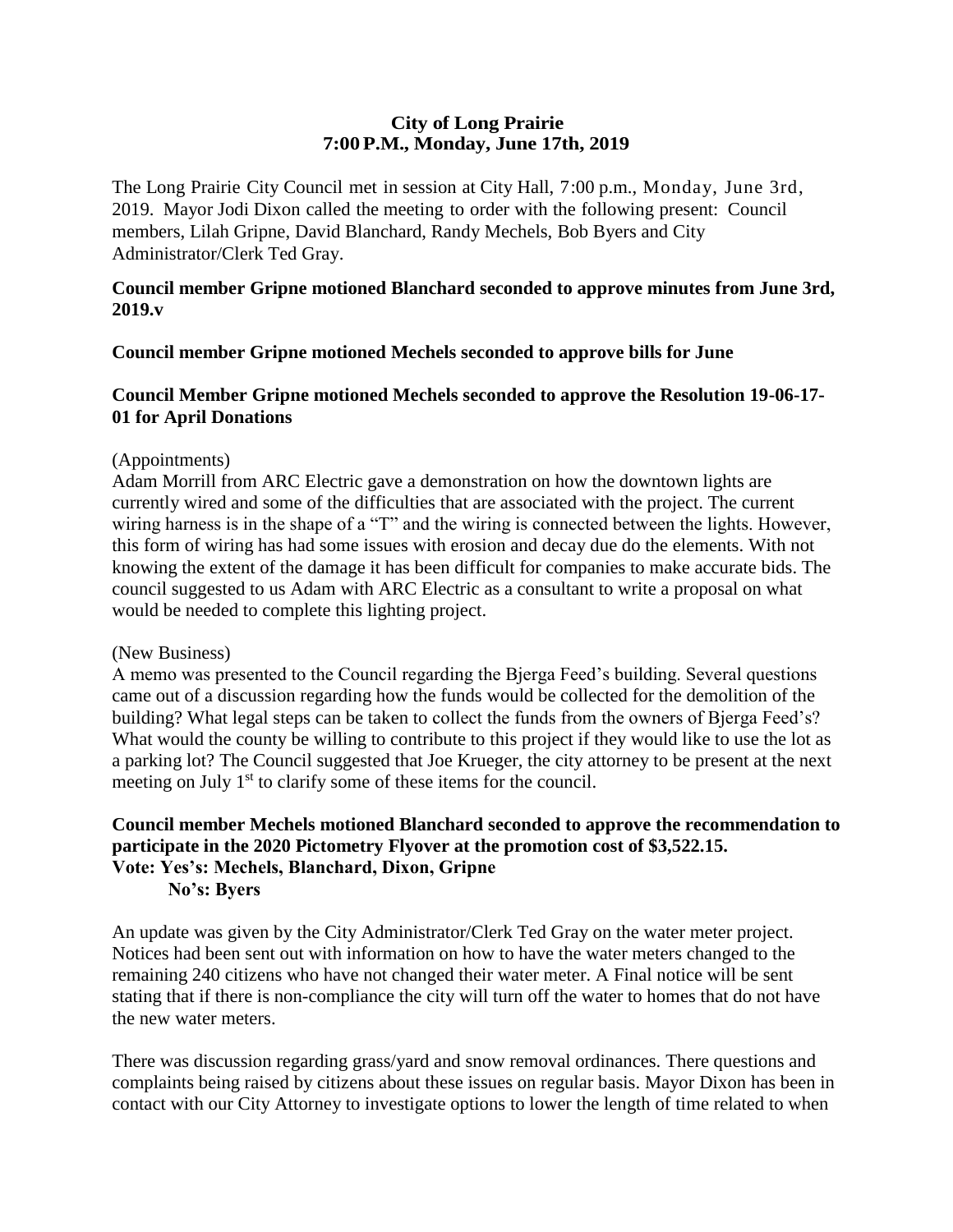a citizen will get a fee for not complying with the ordinances. Questions were discussed on if we have the manpower to enforce these ordinances. Police Officer Trevor Larson was in attendance and talked through the process he takes to enforce these ordinances. More questions were raised, can we legally do shorter time frame, can we have a higher fee for non-com pliance, do we have to wait for a compliant to be filed, can we hire an outside lawn mowing/snow removal company to care of the non-compliant home owners? The City Administrator/Clerk Ted Gray will look into answering these questions and report back to the council.

### (Additions to the Agenda)

# **Council Member Byers motioned and Gripne seconded to approve the contract for the city to use DJV Municipal Consulting.**

## **Council Member Gripne motioned and Byers seconded the approval of the Tobacco license for the Dollar General**

#### (Council Reports)

Public Works: Council Member Mechels gave a report on the Harmony Park questions that were raised at the June 3rd meeting. Mechels had discussed with Public Works director Chad Bosl regarding sprays that had been used around the holding pond in the middle of Harmony Park. There were questions raised regarding improvements to add rocks or grasses back to the edges of the pond. Could we use a chemical to remove the green scum from the top of the pond? There will be continued discussion on what we can do to improve Harmony Park.

Airport Runway extension begins on June  $24<sup>th</sup>$ , the airport will be closed until an estimated date of September 9<sup>th</sup>.

#### Public Safety

Fire Department: Jim Kreemer addressed the council regarding a repair bill needed for a door on one of the fire trucks. City Administrator/Clerk Ted Gray will be sending a claim to the League of MN cities for reimbursement.

Police Department: Kevin Langer addressed the council regarding the new squad that had been delivered, it is currently in the shop having the stripes put on and equipment installed.

Park Board: The Long Prairie Area Baseball association will be holding a baseball tournament on July 13<sup>th</sup> at Rosen Fields.

Liquor Store: Pam provided a statement of sales for May for the Liquor store. Council Member Byers stated that Pam will be having some minor maintenance on the floors this fall. The Liquor store is also looking into upgrading one of their computers for transaction purposes.

EDA: Next EDA meeting will be Wednesday June  $19<sup>th</sup>$  at 5:15.

## **Council Member Mechels motioned Byers seconded to adjourn at 8:20 PM. Motion unanimously carried**.